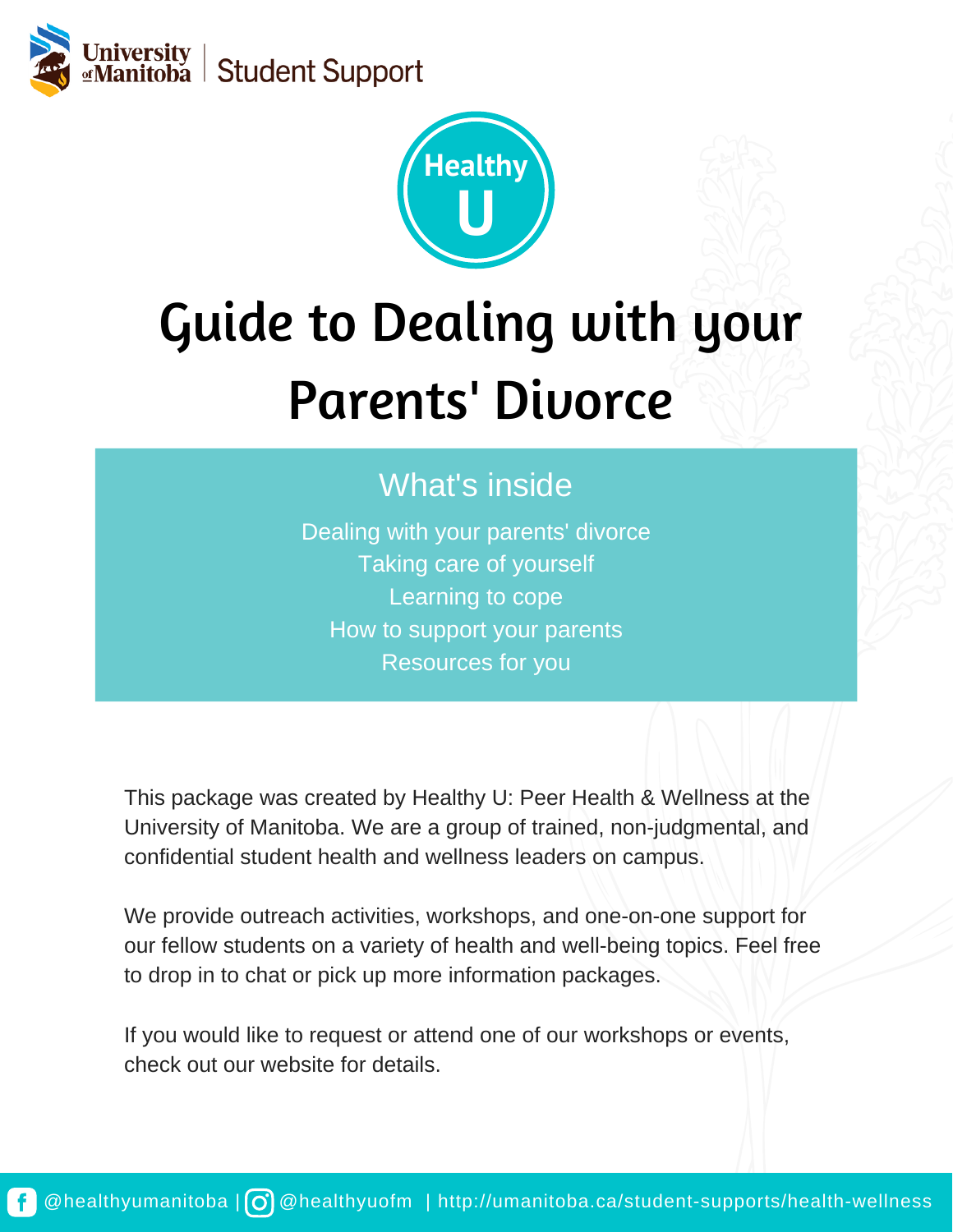## Parents' Divorce Dealing with your

You've probably heard a lot about what kids go through when their parents divorce. But what about dealing with this as an adult?

#### Take care of yourself

There is no one-size-fits-all advice on how to deal with this or what you are going to experience. The most important thing is to *take care of yourself*. It might be easy to get caught up in what is happening with your parents and how they feel, but remember that they're grown ups and you are not responsible for them.

#### The good times were real

If the divorce came as a surprise to you, you may be feeling like you don't know your parent(s). Remember that even though you might be seeing a side of them that you didn't know before, they are the same person they've always been - you just know more about them now. The good times you may have had together are still real.

#### Feel free to keep your distance

You are under no obligation to spend time with your parents' new partners or their children. Remember that the partner's children are in the same situation as you, and that they didn't ask for this either - play nice!

#### You're perfectly allowed to stay out of it

If you don't want to play mediator with your parents, tell them. If you do choose to keep them updated on each other, try keeping it to "they're doing okay" - even if your parent says they want to know everything, they probably don't! You might risk hurting them or making it harder to move on.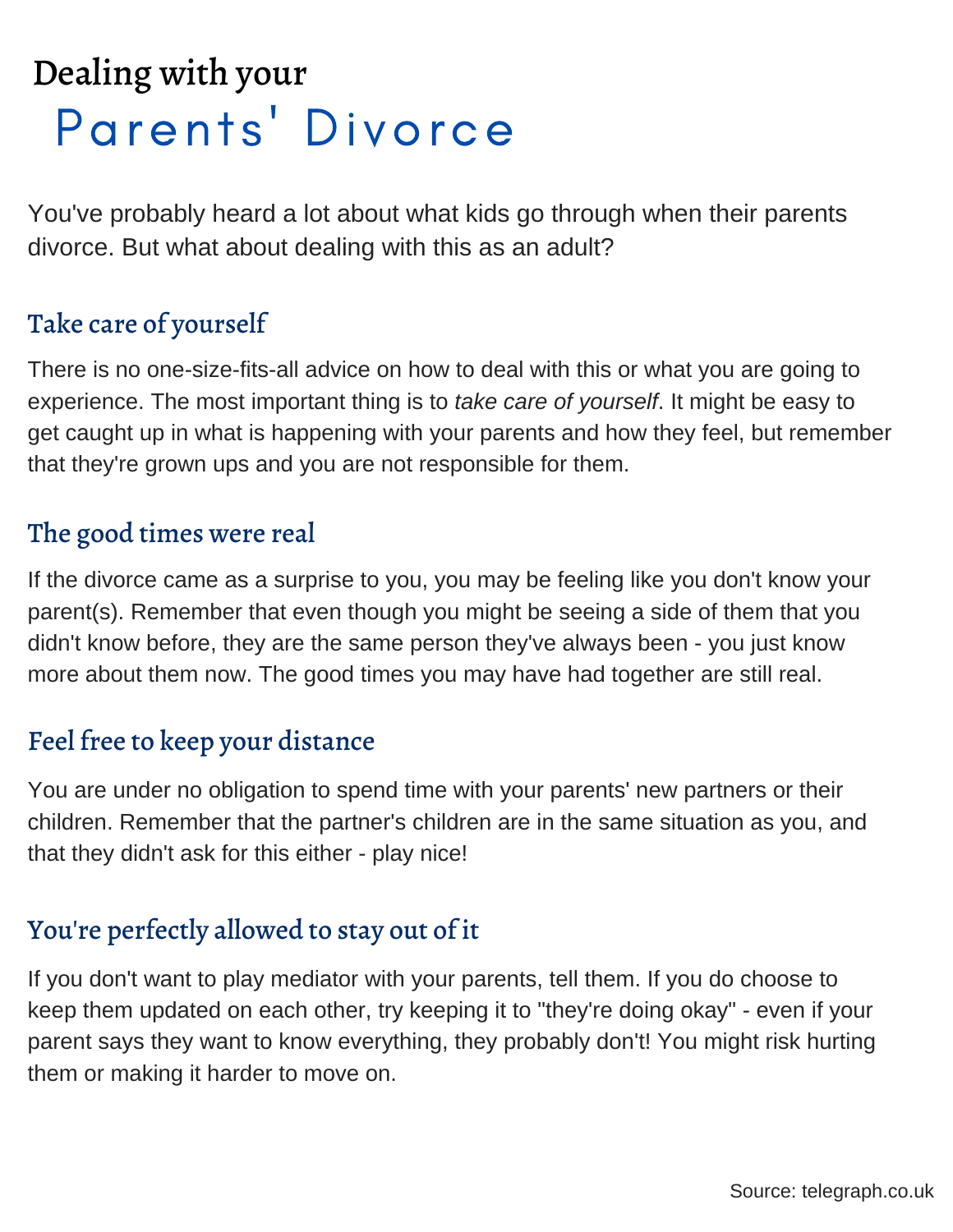## Support System? Who is their

Before your parents split up, they may have been each other's main supporter. Depending on the nature of their relationship and how the separation goes, they might not have each other to lean on anymore. Do they have other supports in their lives, such as close family members or friends?

#### What are you willing to offer?

You might find that one or both of your parents start to look to you as their support. Think about what you're willing to do for your parents and how much time you're able to spend with them. If you're not able to give as much as they are looking for, try encouraging them to visit with friends, see a counsellor, or join a support group. You don't have to do everything yourself!

#### Planning ahead

If you're looking for ways to help, think about what your parents lost aside from their relationship. What will happen if one of them gets sick? When are they able to retire, and what are they going to do? Are there any hobbies they might try, in order to fill the time they used to spend with each other? These are discussions you could consider having with your parents, in order to make sure they're still being looked after.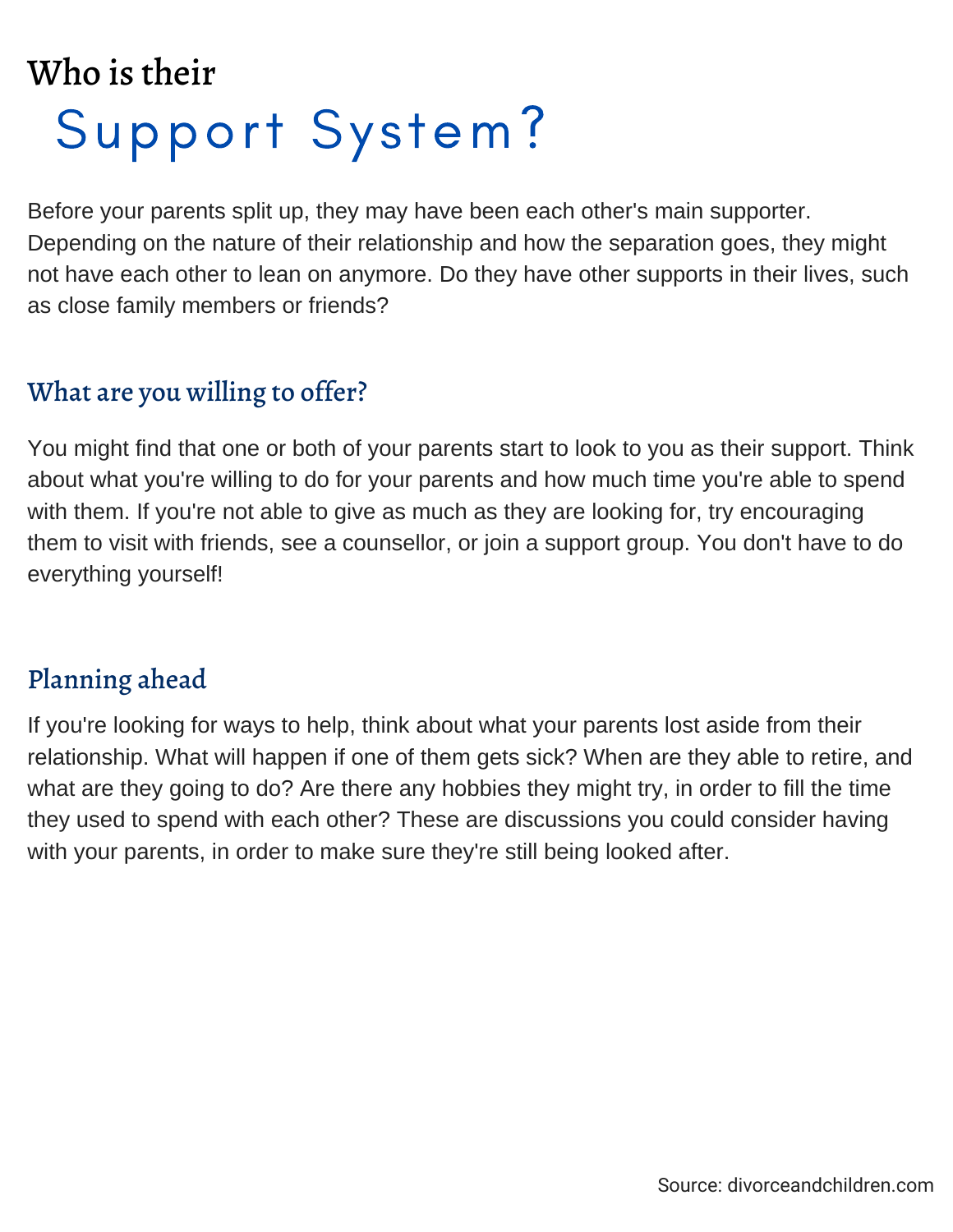## How are you Coping?

#### Dealing with stress

Chances are you're feeling pretty stressed right now. What are you doing to manage your stress? Here are some examples of things you can do:

- Exercise even a quick 15 minute walk can help!
- Rest and relax take time to unwind! If you have trouble relaxing, try a free app such as Calm in the Storm or Mindshift!
- Socialize! Sometimes you just need some time with your friends. It's all about balance.
- Volunteer a great way to forget about your own stress is to help someone else. You can sign up to volunteer in your community, or you can just offer to do something nice for someone. A little really does go a long way!

#### Letting yourself be upset

Are you acknowledging how you feel? It may be easy to get caught up in how your parents feel or what is happening to your family, but how are *you* doing?

It's perfectly normal to be sad, angry, relieved, or any other emotion - after all, we're human!

The sooner you admit to yourself or others how you feel, the easier it will be to deal with it. Try talking with a friend or family member about your perspective on the situation and how you feel about it.